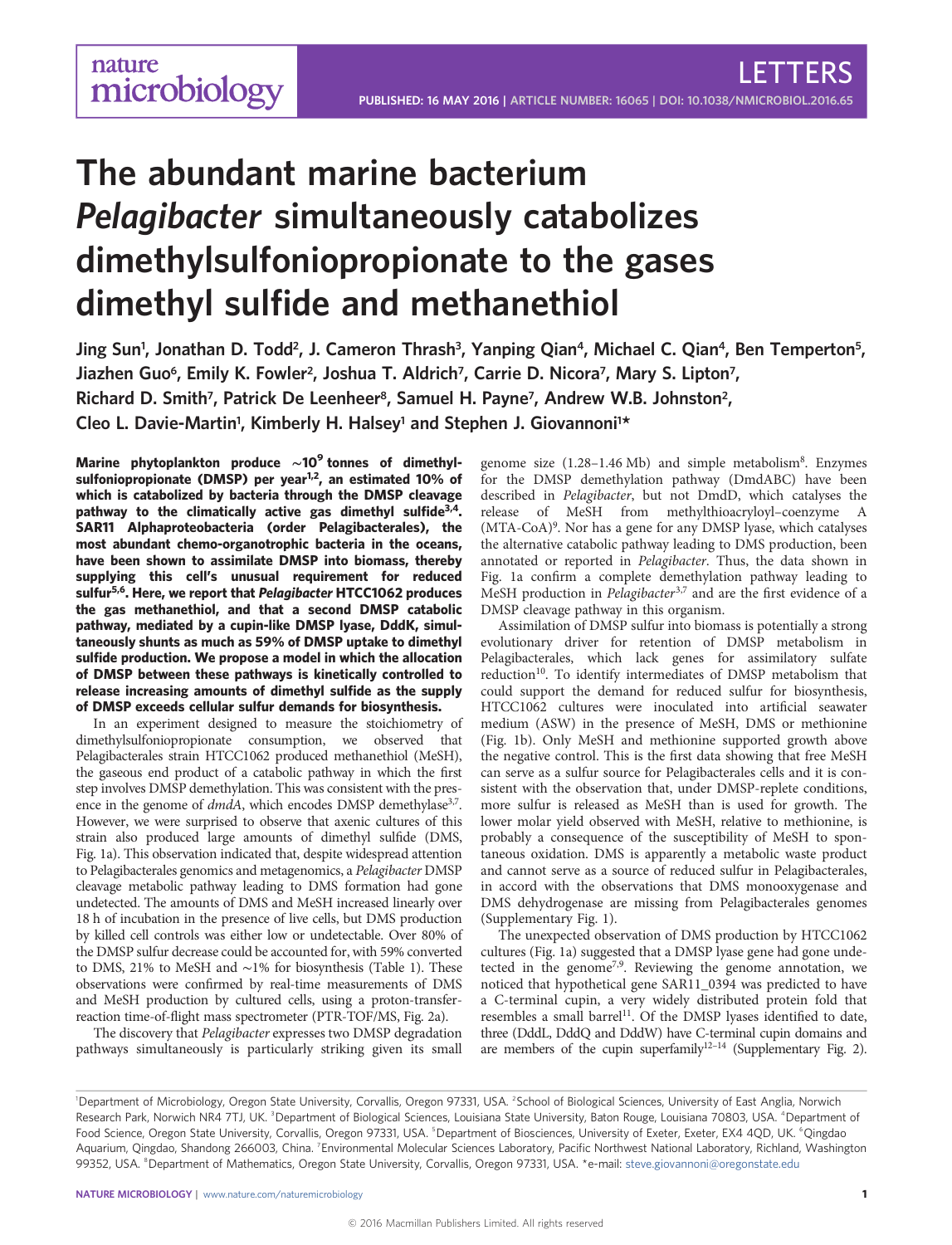<span id="page-1-0"></span>

Figure 1 | DMSP metabolism in HTCC1062. a, Accumulated sulfur gases in headspaces as a function of time. Left axis: production of DMS (blue diamonds; control, black diamonds) or MeSH (green triangles) from DMSP in HTCC1062 culture. Right axis: DMSP decline (red circles; control, black circles). Results are the average of two biological replicate samples. Error bars indicate the range of the duplicates. Where no error bars are visible, they are smaller than the size of the symbols. Killed cell controls were performed in single vials, and the last data point for the killed cell (DMSP) was absent. No MeSH was detected in killed-cell controls. The Pearson's correlation P value for the DMSP regression is 0.007, with a correlation of −0.726. b, Growth of HTCC1062 on MeSH and DMS. Cultures were incubated in ASW amended with methionine (positive control), MeSH or DMS. A culture without any sulfur source was treated as negative control. Each point represents a single vial and the experiments were repeated three times, with similar results. c, Growth of HTCC1062 on C3 compounds. Cultures were incubated in ASW amended with 10 µM pyruvate (positive control), 3-HP, acrylate and propionate. The culture without pyruvate was treated as negative control. Points are the average of triplicate cultures and error bars indicate standard deviation ( $n = 3$ ). Student's t-test was used to assess significance.

We confirmed that the SAR11\_0394 gene encoded a product with DMSP lyase activity, by cloning and expressing it in Escherichia coli strain BL21. When grown in M9 medium containing 1 mM DMSP, the transformed E. coli strain converted ∼15.4% of this substrate to corresponding molar amounts of DMS plus

# Table 1 | Mass balance calculated from Fig. 1a.

|                             | Concentration (nM) | Percentage |
|-----------------------------|--------------------|------------|
| $\triangle$ DMSP            | $-122$             | 100        |
| <b>ADMS</b>                 | $+73$              | 59         |
| $\triangle$ MeSH            | $+26$              | 21         |
| $\Delta$ Cellular sulfur*   | $+1$               |            |
| Missing sulfur <sup>†</sup> |                    | 19         |

\*Estimated cellular sulfur demands according to ref. [10.](#page-4-0)

† The DMSP loss not accounted for could be due to measurement errors, oxidation of MeSH, or DMSP accumulation within cells.

acrylate, as determined by gas chromatography (GC) and NMR, respectively. Genes homologous to SAR11\_0394 in two additional Pelagibacterales strains, HTCC9022 and HIMB5, were cloned and also confirmed to encode DMSP lyases (Supplementary Table 1). The genes were named dddK. The DddK of HTCC1062 was purified and values of  $V_{\text{max}}$  = 3.61 ± 0.27 µmol DMS min<sup>-1</sup> (mg protein)<sup>-1</sup> and  $K_m = 81.9 \pm 17.2$  mM were determined (Supplementary Figs 3 and 4).

DMSP catabolism also benefits cells by providing a source of organic carbon that can be oxidized for energy production or assimilated into biomass<sup>15</sup>. The data suggest that when cells are supplied with an excess of DMSP, 99% of DMSP oxidation is probably supporting carbon metabolism (Fig. 1a and Table 1). DMSP lyase enzymes are distributed among multiple protein families, but all lead to the production of DMS and either acrylate (DddL, P, Q, W, Y) or 3-hydroxypropionate (3-HP; DddD)<sup>9</sup>. The HTCC1062 genome encodes annotated genes for all steps in the degradation of acrylate to propionyl–CoA or acetyl–CoA [\(Fig. 3](#page-3-0)). To test the capacity of strain HTCC1062 to assimilate acrylate, propionate or 3-HP, we relied on the unusual requirement of Pelagibacter strains for growth substrates that can be metabolized to pyruvate, which these cells require for alanine synthesis<sup>[16](#page-4-0)</sup>. As predicted, acrylate and propionate each could substitute for pyruvate in defined media. Enhancement of growth by 3-HP was slight, but statistically significant (Student's *t*-test,  $n = 3$ ,  $P < 0.05$ ) (Fig. 1c).

Comparisons of Pelagibacterales genomes across the Group Ia subclade revealed that  $dddK$  homologues were found in eight of twelve Pelagibacterales Ia genomes (Supplementary Fig. 5). In addition to dddK, strain HIMB5 has a homologue of dddQ, also a member of the cupin superfamily<sup>[13](#page-4-0)</sup>. As predicted, *E. coli* transformants containing cloned HIMB5\_00000220 (dddQ) displayed DMSP lyase activity ( $K_{\text{m}} = 56 \text{ mM}$ ,  $V_{\text{max}} = 0.78 \text{ µmol} \text{ min}^{-1} \text{ (mg protein)}^{-1}$ ). Strain HTCC7211 and the more distantly related subclade V strain HIMB59 lacked dddK homologues, but encoded gene products (respectively PB7211\_1082 and HIMB59\_00005110) that are ∼30% identical to DddP, a DMSP lyase in the M24 family of metallo-peptidases $17,18$ . However, E. coli transformants containing cloned PB7211\_1082 (dddP-like) showed very low DMSP lyase activity  $(0.5 \pm 0.1 \text{ nmol min}^{-1} \text{ mg}^{-1})$  and therefore this protein may not be a bona fide DMSP lyase.

We compared the abundance of the Pelagibacterales genes for DMSP cleavage with those for demethylation (dmdABC) in the Global Ocean Survey (GOS) metagenomic data set (Supplementary Fig. 6). The DMSP lyases dddK and dddQ, and dddP, the putative lyase with low activity, were much less abundant than dmdABC or the single-copy marker recA. This supports the interpretation that either the cleavage pathway is less important than the demethylation pathway, or undiscovered DMSP lyase analogues are present in other Pelagibacterales strains. Interestingly, Pelagibacterales genes for metabolism of acrylate are more abundant than DMSP lyases and similar in abundance to demethylation genes and recA, which supports either the interpretation that DMSP lyases are underestimated because of their diversity, or that Pelagibacter cells lacking DMSP lyase use acrylate from other sources, perhaps dissolved acrylate.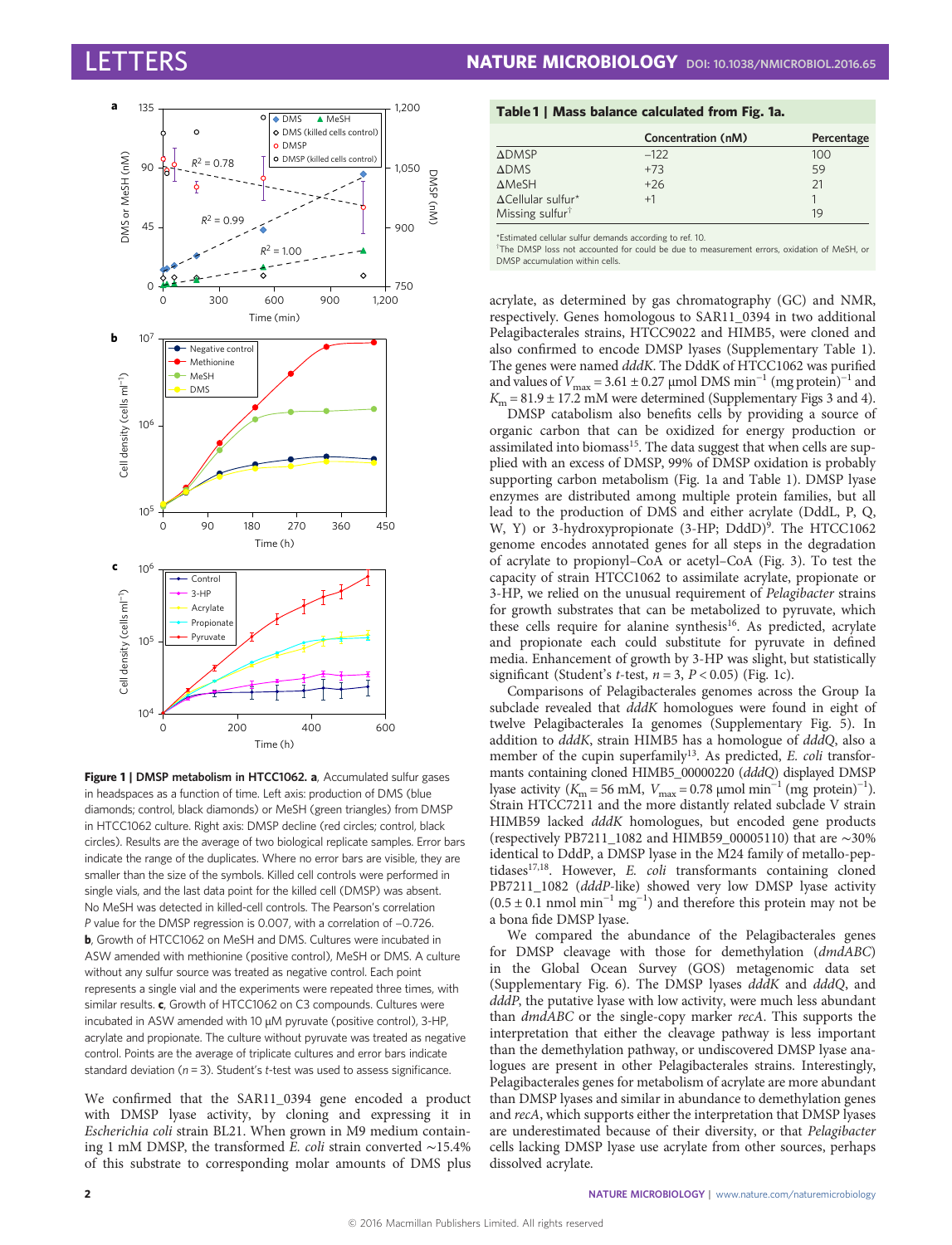<span id="page-2-0"></span>

Figure 2 | Production of gaseous DMSP products as cells accumulate intracellular DMSP. a, Real-time gas-phase MeSH and DMS production measurements by PTR-TOF/MS. HTCC1062 cell suspensions that were not previously exposed to DMSP were incubated in ASW and subjected to a flow of fine bubbles. DMSP (1  $\mu$ M) was added at  $T = 0$  to cells that had been grown in the absence of DMSP. Measurements are presented in relative concentration units and were normalized to the gas-phase concentrations of MeSH and DMS ( $m/z$  49 and 63, respectively) at  $T = 0$ . This experiment was repeated three times, with similar results, but with variation that we attribute to differences between batch cultures (Supplementary Fig. 9). b, Intracellular DMSP concentrations. HTCC1062 cell suspensions were incubated under the same condition as in a. Negative controls were killed cell cultures. DMSP (1  $\mu$ M) was added at T = 0 to cells that had been grown in the absence of DMSP and 10 ml aliquots were filtered through 0.1 µm membranes at different time points to retain the cells. The intracellular DMSP concentrations were quantified by measuring DMS release after hydrolysis in NaOH. Results are the average of triplicate samples. Error bars indicate standard deviation ( $n = 3$ ).

Most of the Pelagibacterales strains with DddK genes belong to the temperate surface ocean ecotypes  $(Ia.1)^{19}$ , whereas most of the strains that possess DddP are subtropical ocean surface ecotypes (Ia.3) (Supplementary Fig. 5). This may indicate that the lyase system is more common in Pelagibacterales strains, such as HTCC1062, that originate from higher-productivity ocean regions, a distribution that is consistent with its inferred role as an auxiliary system that metabolizes excess DMSP. However, the presence of an alternative gene, DddP, that has weak DMSP lyase activity in most SAR11 Ia.3 strains, suggests that further investigations of the phenotypes of live strains will be needed before the distribution of DMSP metabolism across the clade is fully understood.

Metabolic reconstruction with eight Pelagibacterales genomes revealed that, consistent with the observation of MeSH production in HTCC1062, this and other examined Pelagibacterales strains (except those in the distantly related subclade IIIa) contain homologues of the  $dmdABC$  genes found in Ruegeria pomeroyi<sup>[20](#page-4-0)</sup> (Supplementary Fig. 1). Also reported in nearly all Pelagibacterales are genes encoding methyl group oxidation pathways (Supplementary Fig. 1), which produce energy from DMSP demethylation and are essential to the demethylation pathway because they perform the function of regenerating the methyl-group-accepting cofactor tetrahydrofolate (THF[\)15,20](#page-4-0). Pelagibacterales strains also contain homologues of cystathionine-gamma-synthetase (cys-γ-synth), predicted to catalyse the conversion of MeSH to methionine<sup>[21](#page-4-0)</sup> and thus necessary for growth when using MeSH as sole sulfur source. However, none of these examined Pelagibacterales strains had homologues of dmdD (methylthioacryloyl-CoA hydratase), which converts MTA–CoA to MeSH. The absence of this gene from Pelagibacterales is also reflected in its low abundance in ocean metagenomic databases<sup>9</sup>. As in HTCC1062,  $dmdD$  is not required for complete demethylation of DMSP to MeSH in Ruegeria lacuscaerulensis<sup>[7](#page-4-0)</sup>, suggesting that an undescribed analogous enzyme fills this pathway gap.

One of the unexpected findings reported above is that both the cleavage and demethylation pathways operate simultaneously. We investigated transcription changes using Affymetrix microarrays and observed no significant changes in the expression of DMSP catabolic pathway genes between HTCC1062 cells grown in the presence and absence of DMSP (Supplementary Section II). Because no changes in transcription were observed, we used isobaric tags for relative and absolute quantitation (iTRAQ) to compare the proteomes of HTCC1062 cultures grown in the presence and absence of DMSP, confirming that proteins for both pathways of DMSP catabolism are expressed constitutively (Supplementary Fig. 7 and Supplementary Table 2). Further support for this conclusion came from real-time measurements of DMS and MeSH production by cells, which showed that DMS and MeSH were immediately released when DMSP was added to cells that had been grown in the absence of DMSP (Fig. 2a).

We propose that constitutive, simultaneous expression of the cleavage and demethylation pathways in Pelagibacter is an adaptation that provides these cells with a kinetically regulated system that favours the pathway to DMS formation when intracellular DMSP concentrations are high. We modelled this process (Supplementary Fig. 8) using the measured properties of cloned enzymes and intracellular DMSP concentration (Fig. 2b). In Pelagibacter, DMSP active transport is thought to be mediated by the ABC transporter (OpuAC), which was the sixth most highly detected Pelagibacterales protein in a previous study of the Sargasso Sea metaproteome<sup>22</sup>. The properties of ABC transport functions are consistent with the model in that they predict that cells can achieve high intracellular DMSP concentrations from naturally measured DMSP abundances (Supplementary Table 3), provided that DMSP remains within the range of transporter affinity for a period of hours (Supplementary Section V). The  $K<sub>m</sub>$  we measured for DddK,  $81.9 \pm 17.2$  mM (Supplementary Fig. 4), is high compared to the  $K_{\text{m}}$  of DmdA  $(13.2 \pm 2.0 \text{ mM})^{23}$  $(13.2 \pm 2.0 \text{ mM})^{23}$  $(13.2 \pm 2.0 \text{ mM})^{23}$ . Intracellular DMSP concentrations increased following DMSP addition, reaching a maximum of 180 mM after 4 h (Fig. 2b). When DMSP flux into cells is low, the model predicts that most is channelled to MeSH production, producing energy via oxidation of the products CH<sub>3</sub>-THF and acetaldehyde, sulfur for biosynthesis and MeSH losses caused by oxidation and diffusion [\(Fig. 1a\)](#page-1-0). As intracellular DMSP concentrations rise, the model predicts that DMSP cleavage to DMS increases (Supplementary Fig. 8). There is a precedent for simple, kinetically driven switches controlling the flow of vital metabolites in HTCC1062, where intracellular glycine concentrations control the flow of carbon from exometabo-lites, such as glycolic acid, via glycine-mediated riboswitches<sup>[16,24](#page-4-0)</sup>. Kinetic regulation of metabolic processes is well known, but here we see evidence that it plays an unexpected role in large-scale biogeochemical processes mediated by metabolically streamlined cells.

The model presented in Supplementary Fig. 8 captures the observations we report, and provides an explanation for why cells might simultaneously express two pathways that compete for a single substrate. Although the model in Supplementary Fig. 8 is based on in vitro enzyme kinetics, which can deviate from the kinetic properties of enzymes in the intracellular environment, the model successfully approximates the behaviour of whole cells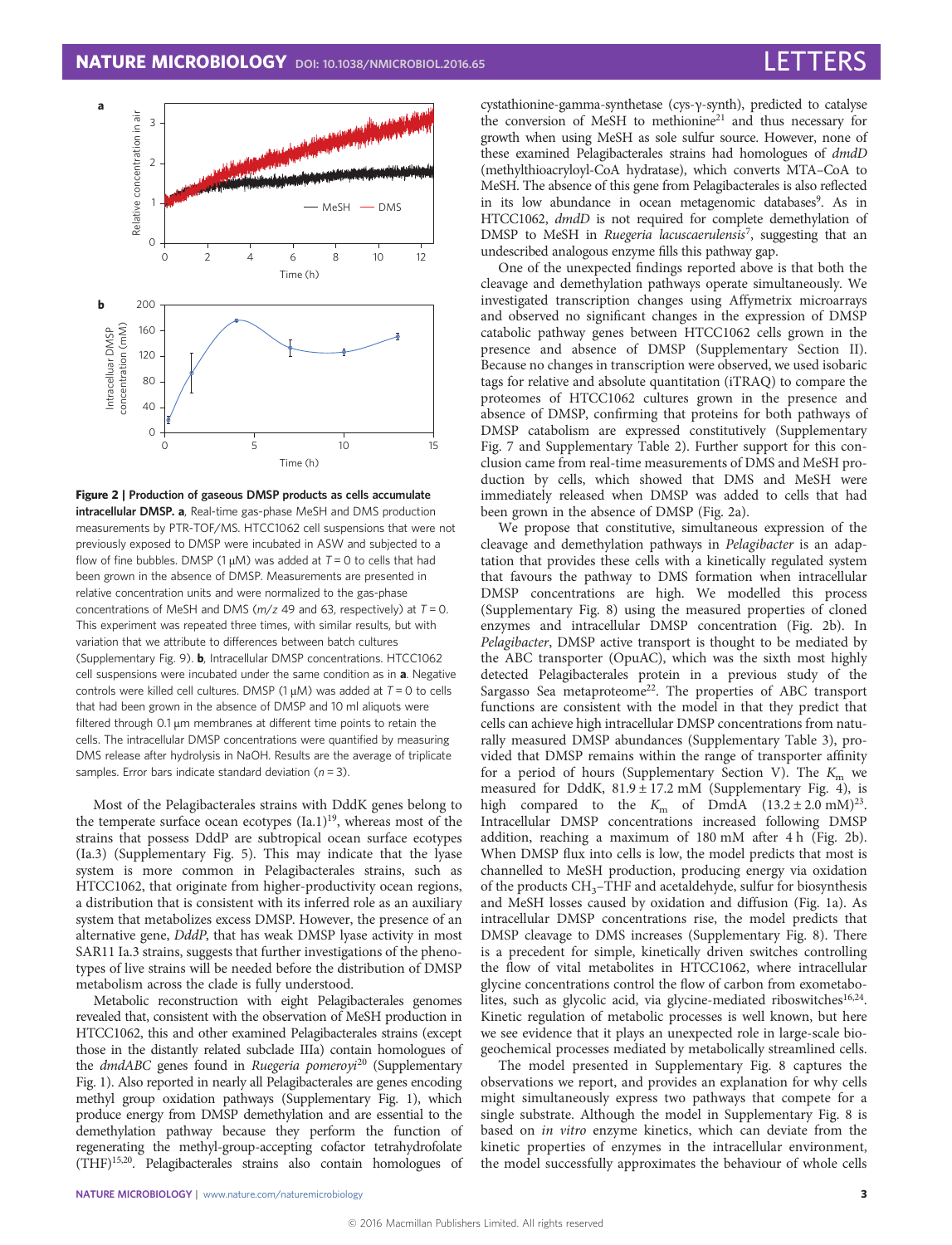<span id="page-3-0"></span>

Figure 3 | DMSP catabolic pathways and homologues identified in HTCC1062. Predicted enzymes in the cleavage pathway are in red, enzymes in the demethylation pathway are in green. Proteins in black indicate that no homologues were identified in the HTCC1062. The distributions of these pathways across the Pelagibacterales are described in more detail in Supplementary Figs 1 and 5. ATP, adenosine triphosphate; AMP, adenosine monophosphate; PPi, pyrophosphate.

([Fig. 2a\)](#page-2-0). However, a number of aspects of this model will need to be tested and refined before it can be validly implemented for geochemical predictions. In particular, we observed cells accumulating DMSP to high intracellular concentrations over a period of a few hours when supplied with excess DMSP. It remains to be determined how frequently such sustained supplies of DMSP occur in nature.

Recognition that the relative expression of the demethylation and cleavage pathways by bacteria in nature controls the fate of DMSP sulfur led to a concept that is referred to as the 'bacterial switch' in discussions of DMSP biogeochemistry<sup>[2](#page-4-0)</sup>. In principle, the 'bacterial switch' could involve different bacterial taxa, each potentially having a different organization of DMSP metabolic pathways. Although the bacterial switch is largely hypothetical $4,25,26$  $4,25,26$ , insight has emerged from studies of cells in culture. Like Pelagibacter, the marine bacterium R. pomeroyi strain DSS-3 has both the DMSP demethylation and cleavage pathways, which are transcriptionally regulated, although the changes in expression that were reported were not very large<sup>[18,27](#page-4-0)</sup>. Further work is needed to determine whether kinetic switching plays a role in the R. pomeroyi response to DMSP. Recent field observations indicate that Roseobacter species HTCC2255 regulates transcriptional expression of both the lyase and demethylase pathways for DMSP catabolism in response to changing environmental conditions<sup>28</sup>. The findings we report here provide important details about the mechanisms of the bacterial switch that will be vital to the design of future research and to modelling transformations of DMSP in ocean ecosystems<sup>29,30</sup>. Many factors, including DMSP leakage from phytoplankton, the action of free (dissolved) DMSP lyases and the activity of many different microbial taxa, contribute to natural fluxes of  $DMSP$  and its volatile derivatives<sup>[28,29](#page-4-0)</sup>. The findings we present here describe an unexpected and simple mechanism that is probably an important part of this complex process.

## Methods

Measurements of DMSP and its metabolic products. HTCC1062 was grown in autoclaved, filtered ASW<sup>[16](#page-4-0)</sup> amended with 1 mM NH<sub>4</sub>Cl, 100 µM KH<sub>2</sub>PO<sub>4</sub>, 1 µM FeCl<sub>3</sub>, 100 µM pyruvate, 50 µM glycine, 1 µM DMSP and excess vitamins<sup>16</sup>. Cultures were collected by centrifugation, washed once, and resuspended in ASW. Cells (final concentration of ∼1.5 × 106 cells ml−<sup>1</sup> ) were distributed into 20 ml sealed vials (10 ml per vial). DMSP (1 µM) was injected into vials and incubated in the dark at 16 °C. Biological activity was stopped by the addition of 0.1 M sodium azide (100 µl per vial) at 0, 20 min and 1, 3, 9 and 18 h. Biological duplicate samples were refrigerated before chemical analysis.

DMS and MeSH were analysed using the solid-phase microextraction-gas chromatography-pulsed flame-photometric detection (SPME-GC-PFPD) method<sup>31,32</sup>. DMSP was quantified by measuring released DMS after hydrolysis in NaOH (0.1 M final concentration), at room temperature for 12 h.

DMS and MeSH utilization in HTCC1062. HTCC1062 was cultured in 40 ml clear sealed vials with autoclaved, filtered ASW amended with 1 mM NH<sub>4</sub>Cl, 100  $\mu$ M KH<sub>2</sub>PO<sub>4</sub>, 1 µM FeCl<sub>3</sub>, 100 µM pyruvate, 50 µM glycine, excess vitamins<sup>16</sup> and 100 nM DMSP, methionine, DMS or MeSH. Each vial contained a 10 ml aliquot, which was incubated on a shaker at 16 °C. Cell densities were monitored with a Guava flow cytometer<sup>33</sup>.

C3 compounds utilization in HTCC1062. Cells (biological triplicates) were grown in autoclaved, filtered ASW amended with 100  $\upmu\text{M}$  NH<sub>4</sub>Cl, 10  $\upmu\text{M}$  KH<sub>2</sub>PO<sub>4</sub>, 100 nM FeCl<sub>3</sub>, 50 µM glycine, 50 µM methionine and excess vitamins<sup>16</sup>. Each compound (3-HP, acrylate or propionate) was tested at a concentration of 10 µM. The positive control was amended with 10  $\mu$ M pyruvate. The negative control contained no pyruvate.

Real-time measurements of DMS and MeSH by PTR-TOF/MS. HTCC1062 was grown in autoclaved, filtered ASW amended with 1 mM NH<sub>4</sub>Cl, 100  $\mu$ M KH<sub>2</sub>PO<sub>4</sub>,  $1~\upmu\textrm{M}$  FeCl<sub>3</sub>, 100  $\upmu\textrm{M}$  pyruvate, 25  $\upmu\textrm{M}$  glycine, 25  $\upmu\textrm{M}$  methionine and excess vitamins<sup>[16](#page-4-0)</sup>. Cultures were collected by centrifugation, washed once and re-suspended in ASW. Cells ( $\sim$ 3–5 × 10<sup>6</sup> cells ml<sup>-1</sup> final concentration) were distributed into 100 ml ASW and placed in a 200 ml polycarbonate dynamic stripping chamber. DMSP (1  $\mu$ M) was spiked into the chamber and the suspensions were incubated at 16 °C under a continuous flow of fine air bubbles. A PTR-TOF mass spectrometer 1000 (IONICON Analytik) was used to quantify the production of MeSH and DMS from HTCC1062 cultures. The fundamentals of PTR-MS are described elsewhere<sup>[34](#page-4-0)</sup>. Primary ions (protonated water,  $H_3O^+$ ) were produced from pure water vapour in the hollow cathode ion source at a flow rate of 5 s.c.c.m., from which they entered the drift tube. The sample air stream produced from the dynamic stripping chamber was introduced to the drift tube via a separate orifice, where proton transfer reactions occurred between  $H_3O^+$  and volatile organic compounds (VOCs) that had proton affinities greater than that of water (691 kJ mol<sup>-1</sup>):

$$
VOC + H_3O^+ \rightarrow VOC \cdot H^+ + H_2O
$$

Within the drift tube, the pressure, temperature and voltage conditions were kept constant at 2.0 mbar, 80 °C and 600 V, respectively, which equated to a field strength (E/N) of 153 Td (where Td =  $10^{-17}$  cm<sup>2</sup> V molecule<sup>-1</sup>). One advantage of PTR-MS is that reactions occurring in the drift tube are non-dissociative and compounds are not usually fragmented during ionization and exhibit a protonated mass of M+1. Thus, for DMS and MeSH, we monitored m/z 63 and 49, respectively. Although interference at these masses is likely to be low, we cannot rule out the possibility that more than one compound was contributing to the signal. Mass spectra were recorded up to 250 a.m.u. at 10 s integration intervals. Quantification of gas-phase DMS and MeSH concentrations was achieved using the relative transmission (kinetic) approach and also accounted for the influence of the hydrated water cluster at  $m/z$  37 (due to the high sample humidity introduced by bubbling air through